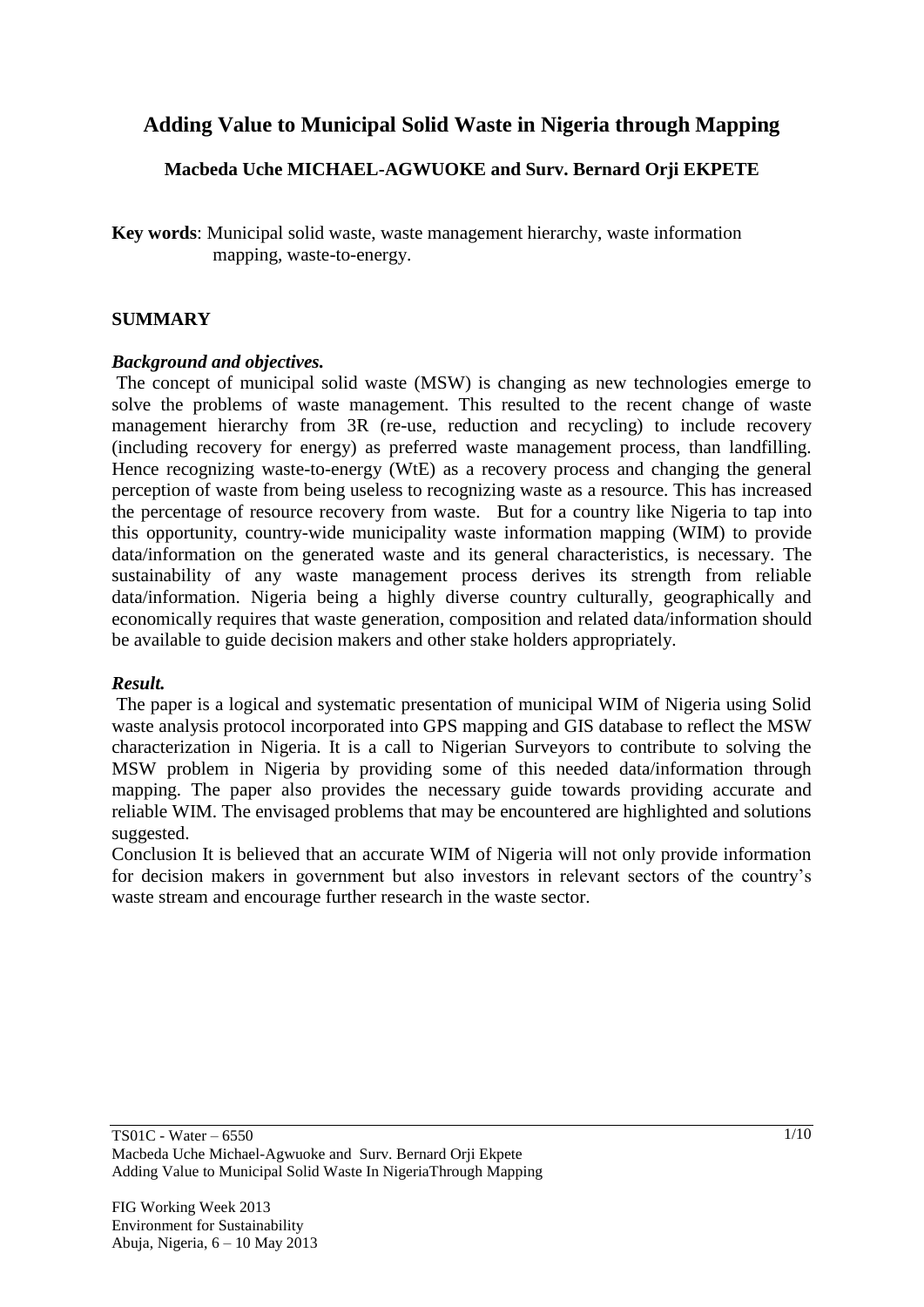# **Adding Value to Municipal Solid Waste in Nigeria through Mapping**

## **Macbeda Uche MICHAEL-AGWUOKE and Surv. Bernard Orji EKPETE**

# **1. INTRODUCTION**

Traditionally, rubbish is forgotten after leaving them out for collection, or after visiting "the dump". In recent years, however, growing awareness of the environmental effects of simply throwing waste has increased the community"s expectations for enhanced environmental standard. These resulted to increased pressure to act in response to waste problems. In EU countries, The US and few other countries, legislations have been put in place to enhance effective waste management. In response to these legislative pressures, visionaries, through research and development, have developed various initiatives and technologies that is changing our perception of waste. Today, waste is no longer useless as in the last decades, but resources that are contributing positively to national economies.

The value of recycling to major economies and the resources saved by energy from waste are enormous. Waste-to-Energy (WtE) plants in Europe can supply 13 million inhabitants with electricity and 13 million inhabitants with heat. This is based on 73 million tonnes of remaining household and similar waste that was treated in 2010 in Europe , saving 7 - 40 million tonnes of fossil fuel (gas, oil, hard coal, or lignite), which should have emitted 20 - 40 million tonnes of CO2 if conventional power plants are used to produce this amount of energy (Cewep, n.d.).

In the United States, in year 2000, recycling produce annual payroll of approximately US\$37 billion and annual sales of US\$236 billion (Beck, 2001).

In countries like Nigeria, lack of reliable data on waste generation, collection, transportation and treatment, is affecting the effective utilization of these initiatives and technologies, which can change a good percentage of the country"s generated waste to resources through re-use, recycling and energy recovery.

This paper is therefore giving a run-down of how Surveyors can contribute in the drive to change our waste to resource through data collection and dissemination. This is in the form of Waste Information Mapping. Database built on waste will help in planning ways of managing municipal solid waste (MSW) to reduce its negative impact on the environment and health of citizens.

# **2. THE CHANGING CONCEPT OF WASTE**

Historically, the amount of [waste](http://en.wikipedia.org/wiki/Waste) generated by humans was insignificant due to low [population density,](http://en.wikipedia.org/wiki/Population_density) coupled with insignificant exploitation of [natural resources.](http://en.wikipedia.org/wiki/Natural_resources) Common waste produced during early human history was mainly ashes and human [biodegradable](http://en.wikipedia.org/wiki/Biodegradable_waste)  [waste,](http://en.wikipedia.org/wiki/Biodegradable_waste) and these were released back into the ground locally, with minimum [environmental](http://en.wikipedia.org/wiki/Environmental_degradation)  [impact.](http://en.wikipedia.org/wiki/Environmental_degradation) With the advent of [industrial revolution,](http://en.wikipedia.org/wiki/Industrial_revolution) waste management became a critical issue. This was due to the increase in population and the massive migration of people to industrial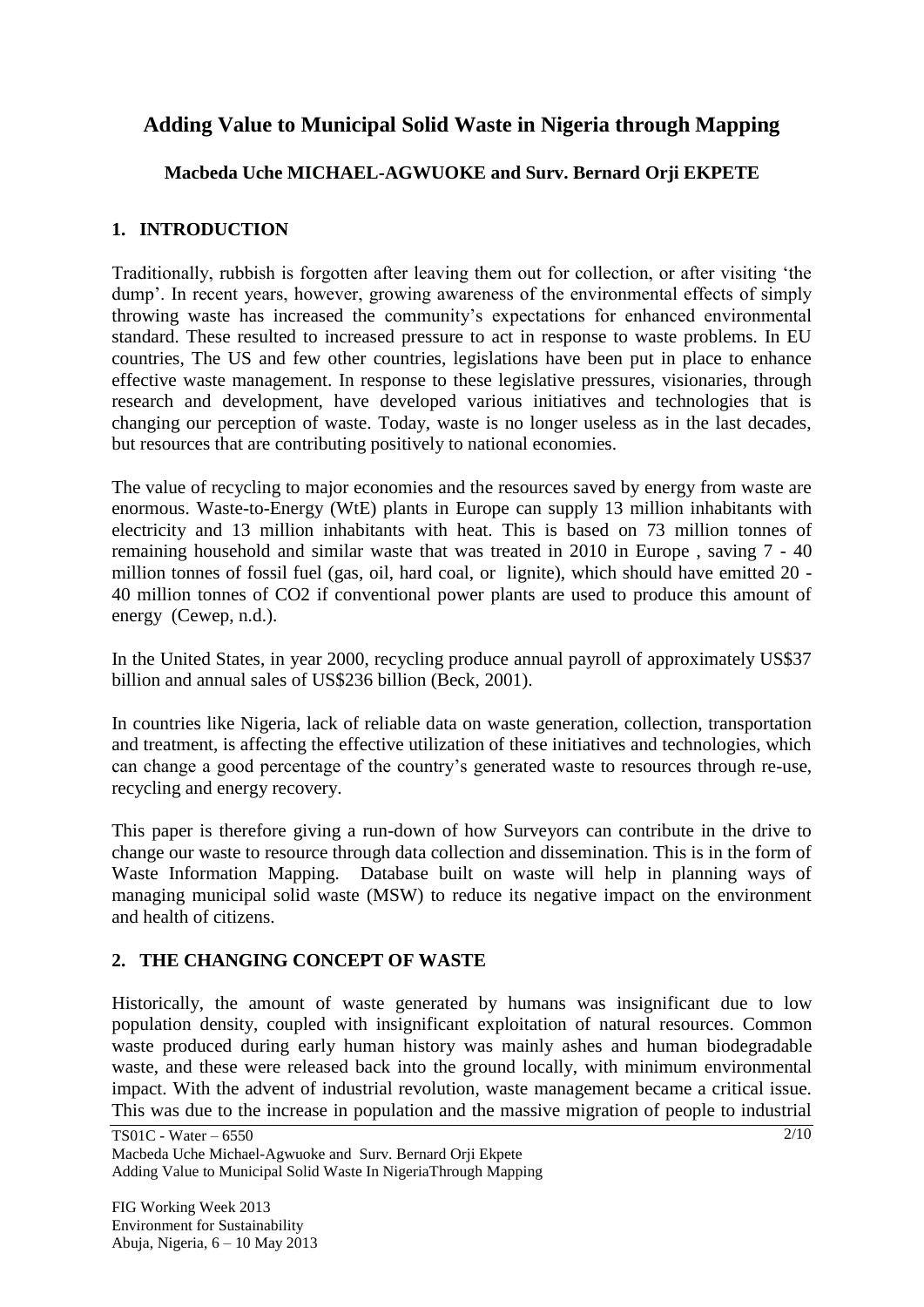towns and cities from rural areas during the [18th century.](http://en.wikipedia.org/wiki/18th_century) There was a consequent increase in industrial and [domestic wastes](http://en.wikipedia.org/wiki/Domestic_waste) posing threat to [human health](http://en.wikipedia.org/wiki/Human_health) and the environment. During this period, waste management was a problem as waste was looked at as useless.

But with the emergence of the environmental movement of the 1960s, governments went from thinking of waste as useless and of no value, to thinking of waste as pollutants and of negative value because it was difficult to manage. With the environmental revival of the 1990s, the thinking of waste changed to something that potentially has positive value, if we can find ways to reuse or recycle it rather than throw it away. With the technological evolution of our time, waste is changing from rubbish to resources, pushing the waste management hierarchy from 3R (reduction, reuse and recycling) as the accepted norm in waste management, to a higher level where energy recovery is included before disposal to landfill.

The emergence of the various technologies for energy recovery, generally referred to as Waste-to-Energy (WtE), is having a great impact in the management of MSW. WtE technology accepts a broad mix of waste, hence tremendously reducing the volume of waste that is disposed to landfill. Due its environmental friendliness, WtE systems are being termed "green technologies" and accepted as hazard free waste management methods.

Thersfore, Michael-Agwuoke (2012) defined waste as:

*Residual materials which are as a result of humanactivities which cannot be reused or recovered as a resource,recycled into material production processes orthermally/biologically utilized for energy production.*

Other definitions of waste demonstrating the changing concept of waste inlude that by the Organisation of Economic Cooperation and Development (OECD) who define waste as: *"materials that are not prime products (that is, products produced for the market) for which the generator has no further use in terms of his/her own purposes of production, transformation or consumption, and of which he/she wants to dispose".* (OECD, 2003).

The Basel convention defined waste as: (UNEP, 2004) *"Substances or objects which are disposed or are intended to be disposed or are required to be disposed of by the provisions of national laws"*

The United Nations Statistics Division (UNSD)*:(UN Statistics Division, 2011) "Wastes are materials that are not prime products (that is products produced for the market) for which the generator has no further use in terms of his/her own purposes of production, transformation or consumption, and of which he/she wants to dispose"***.**

Zero Waste America defines waste as: (Zero Waste America, n.d.) *"A resource that is not safely recycled back into the environment or the marketplace."*

This definition takes into account the value of waste as a resource, as well as the threat unsafe recycling can present to the environment and public health.

The Waste Framework Directive (Directive 2006/12/EC) (European Union, 2006), as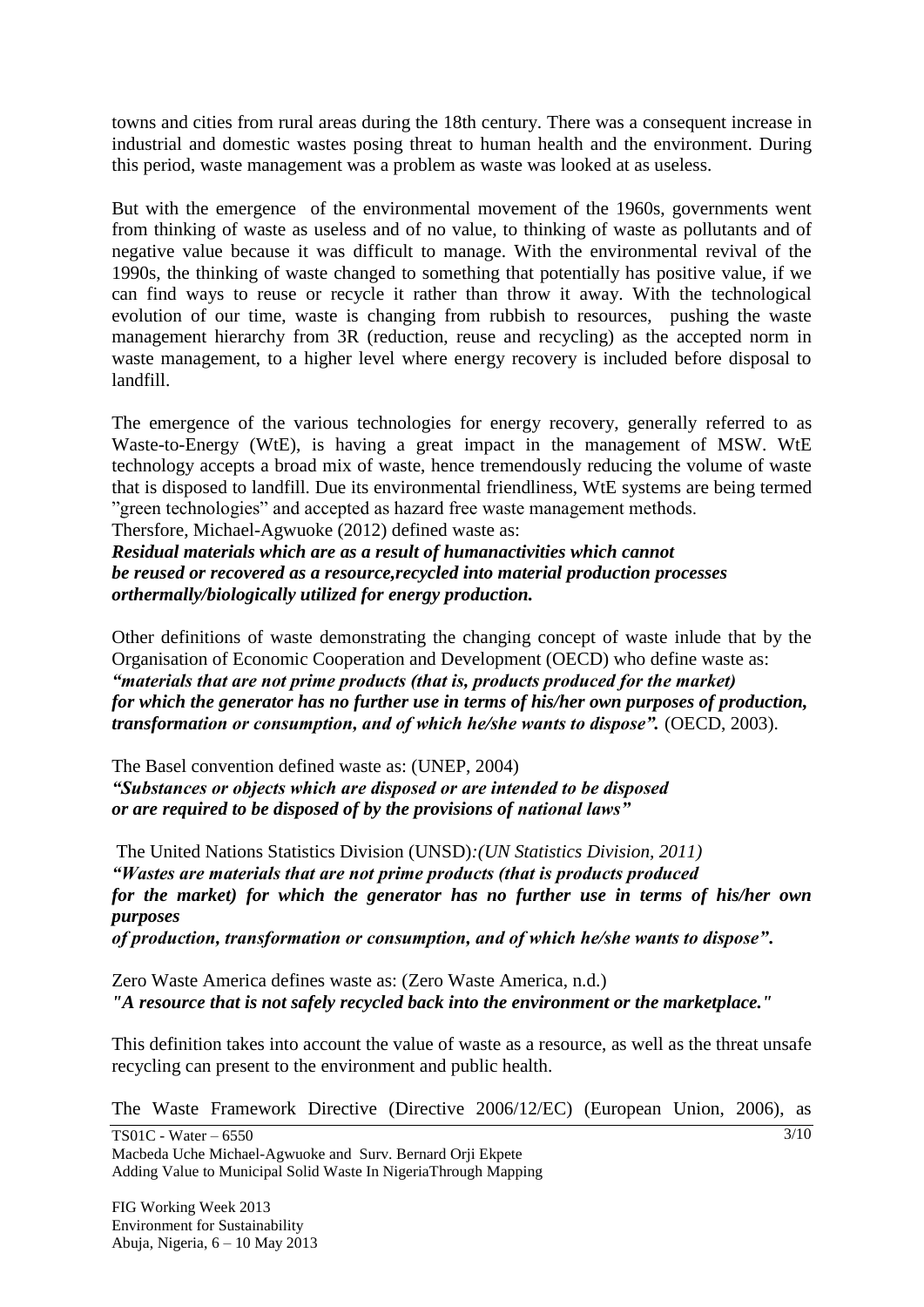amended by the new WFD (Directive 2008/2008/98/EC) (European Union, 2008), define waste as:

*"Any substance or object which the holder discards or intends or is required to discard".*

Recognising the level of technological inovations that are changing our perceptions of waste, Directive 2008/98/EC which recognised recovery as a better waste management than landfilling, defined recovery as "....any operation the principal result of which is waste serving a useful purpose by replacing other materials which would otherwise have been used to fulfil a particular function, or waste being prepared to fulfil that function, in the plant or in the wider economy....".

Therefore, under the present circumstances, waste is now a resource, hence for effective utilization, knowing there location, composition, quantity and quality is very vital important. This can be achieved through Waste Information Mapping.

Waste has played a tremendous role in history. The [bubonic plague,](http://en.wikipedia.org/wiki/Bubonic_Plague) [cholera](http://en.wikipedia.org/wiki/Cholera) and [typhoid](http://en.wikipedia.org/wiki/Typhoid_fever)  [fever,](http://en.wikipedia.org/wiki/Typhoid_fever) to mention a few, were diseases that altered the populations of [Europe](http://en.wikipedia.org/wiki/Europe) and influenced [monarchies.](http://en.wikipedia.org/wiki/Monarchies) They were perpetuated by filth that harbored rats, and contaminated water supply. It was not uncommon for [Europeans](http://en.wikipedia.org/wiki/European_ethnic_groups) to throw their waste and [human wastes](http://en.wikipedia.org/wiki/Human_waste) out of the window which would decompose in the street.





## **3. WHAT IS WASTE INFORMATION MAPPING (WIM)?**

This is the process of classification and characterization of waste including the geocoding of the waste location. In this way, the location and composition of the wastes including generation data are properly documented and can be referred to by stakeholders. The accuracy of the WIM is determined by the size of the geographic locations on which the waste information are tied and the number of classification/characterization showing the waste composition.

In Nigeria, because of the complexities across the various aspects of the national characteristics, these determinant factors will vary across the nation. These complexities are represented in the population densities (Figure 3), culture, weather, settlement patterns, etc.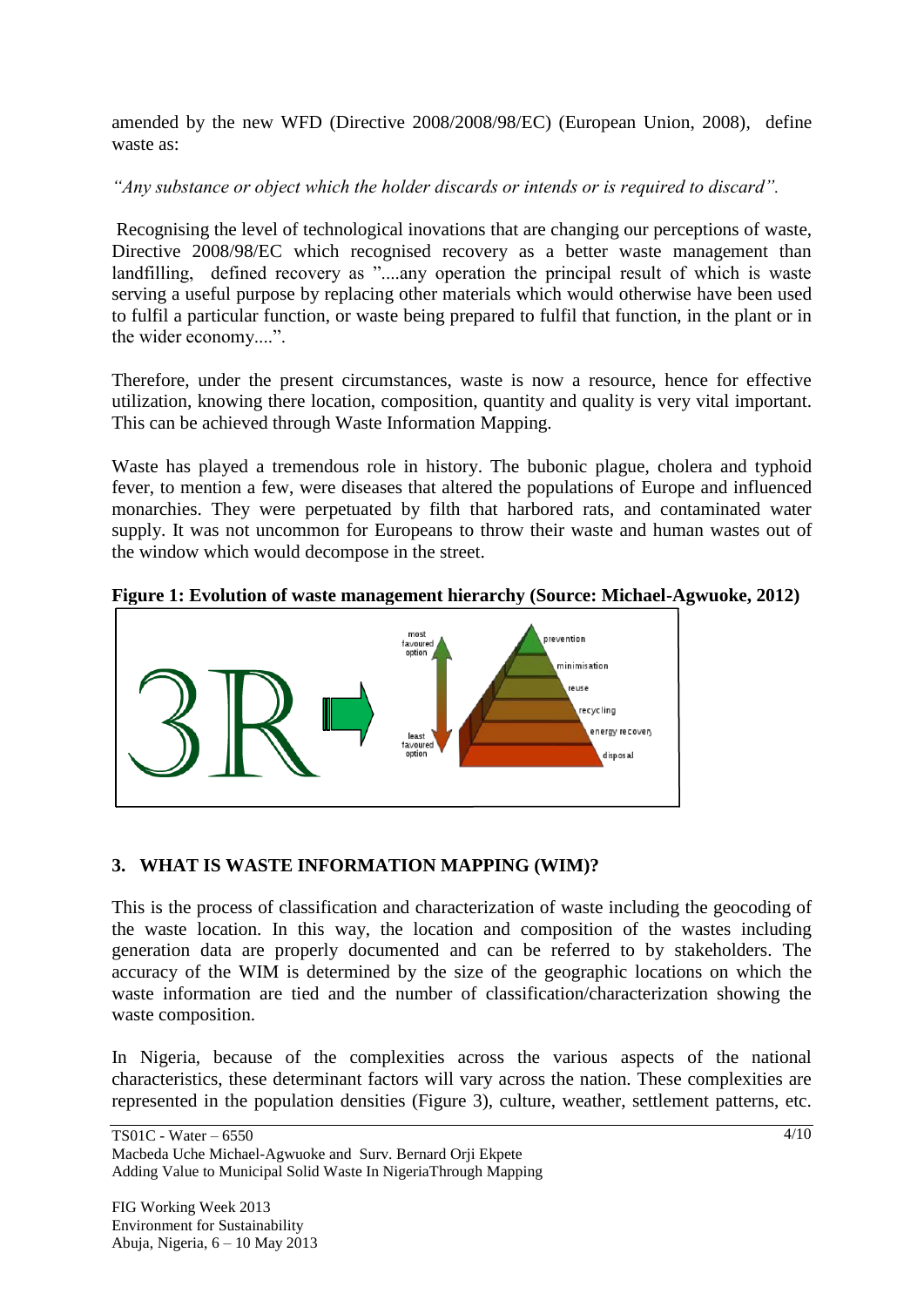Therefore, the geographic size of the waste classification areas will vary from point to point, depending on the expected accuracy, which will highly be dependent on funding. Depending on the waste collection and transportation system (where they already exist), the classification area can be based on the collection zones or regions.





## **Figure 3: Nigeria Population map (Populationlabs.com, 2011)**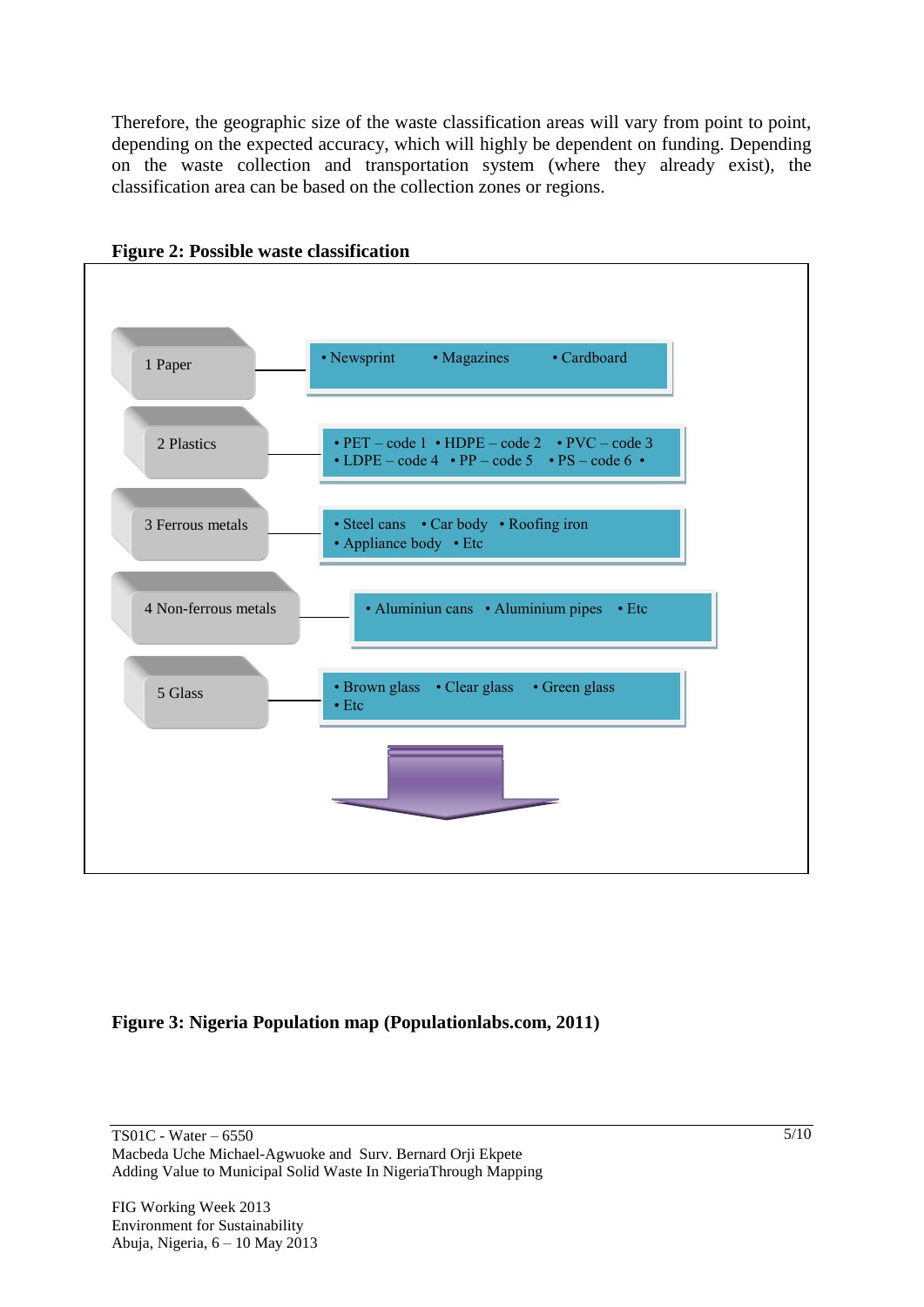

## **4. STEPS IN UNDERTAKING WIM**

Stages in executing a WIM cover the following:

- o Decide on the geographic size of the classification area
- o Decide on the pattern of definition which may be as points or as polygons
- o Carryout the mapping using suitable mapping method(s), which will achieve the required accuracy level.
- o Collect appropriate waste samples for classification, making sure that the samples are tied to their geographic locations.
- o The samples are sorted accordingly into the possible classes as shown in Figure 2. The higher the number of classes, the better the purpose it can serve.
- o The sorted samples are weighed. The simplest check on data entry are the totals before and after sorting.
- o Produce the Waste Information Map of the area.
- o Items containing hazardous waste (materials) will always be classified as hazardous waste (e.g. tins with paint residues or a medicine bottle with a few pills left in it, etc)

#### **4.1 Waste sampling regime**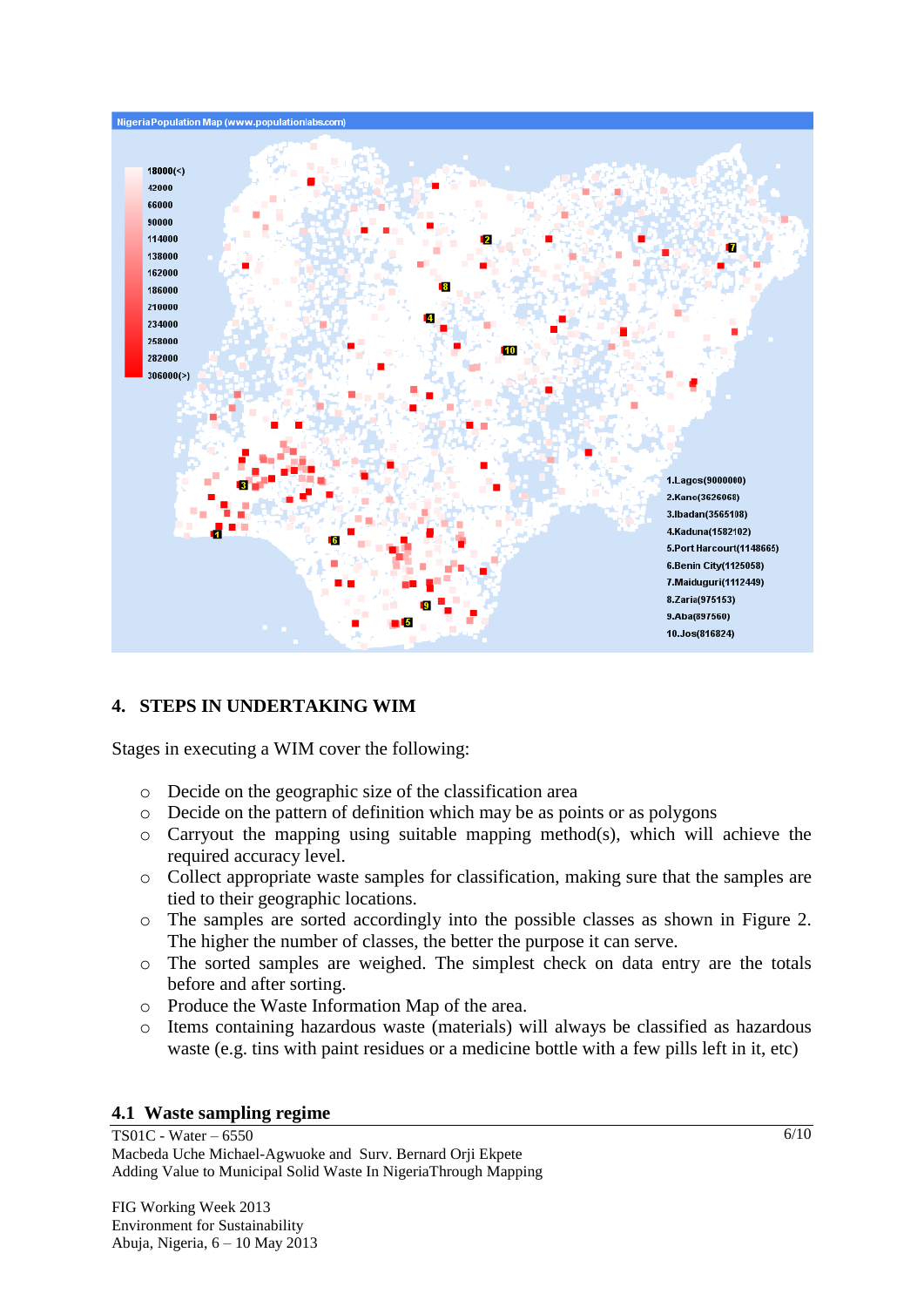The procedures consider how accurate the completed survey is in representing the waste stream for the period of the survey. However, we also need to consider the accuracy of survey data in representing the waste stream over the longer term – such as a complete year.

It cannot be over emphasized that time is one of the dimensions being mapped. A survey will not be of, say, households in Enugu, but of households in Enugu in the year 2012, or even of a given week in 2012. A sample cannot be considered to represent a population unless it has been selected from that population

The difficulty of obtaining an adequate sample size for the time period, or even knowing what constitutes "adequate" in this context, is one of the factors strongly favouring continuous sampling where this is possible. However, the option of continuous monitoring is unlikely to be financially feasible in most cases.

Weather is another important variable. A survey covering a single week may overestimate or underestimate quantities of rubbish depending on the attitude of residence as impacted by the weather situation. This may be due to consumption pattern over this period. The composition of the rubbish may also be expected to vary with the weather.

To take account of longer-term variability of waste data, two main approaches are possible:

- o Repetition of the survey at different times to account for the longer-term variation or to monitor for change.
- o Spreading the survey period over a longer time, with small individual samples totaling to the full sample size. Many monitoring systems rely on collecting small samples frequently. For solid waste, this could mean sampling one load of refuse each day. This approach may give more realistic yearly estimate than a survey over a single week, as well as make seasonal comparisons possible. The number of times a year sampling should be carried out to give adequate precision depends on the amount of variations that may be expected over the year.

## **4.2 Moisture content**

For simplicity, determination of moisture content may not be needed. Wet weighs are used for both analysis and presentation of result.

Determination of moisture content is however recommended since it will be required for the following activities;

- o Considering WtE as a disposal option
- o Quantifying seasonal effects
- o Determining accurate refuse quantity.

The moisture content is the difference in weight of the wet waste and the dried waste. Gartner Lee (1991), in a report, *Procedural Manual for Municipal Solid Waste Composition Analysis*, prepared for British Columbia Ministry of Environment, recommended a drying temperature of about 77ºC for 24 hours to assure complete dehydration and yet avoid undue vaporization of volatile materials.

The presentation of the results should be in the format that meets the objective of the mapping exercise. Items of data should be accurately described, and the survey method well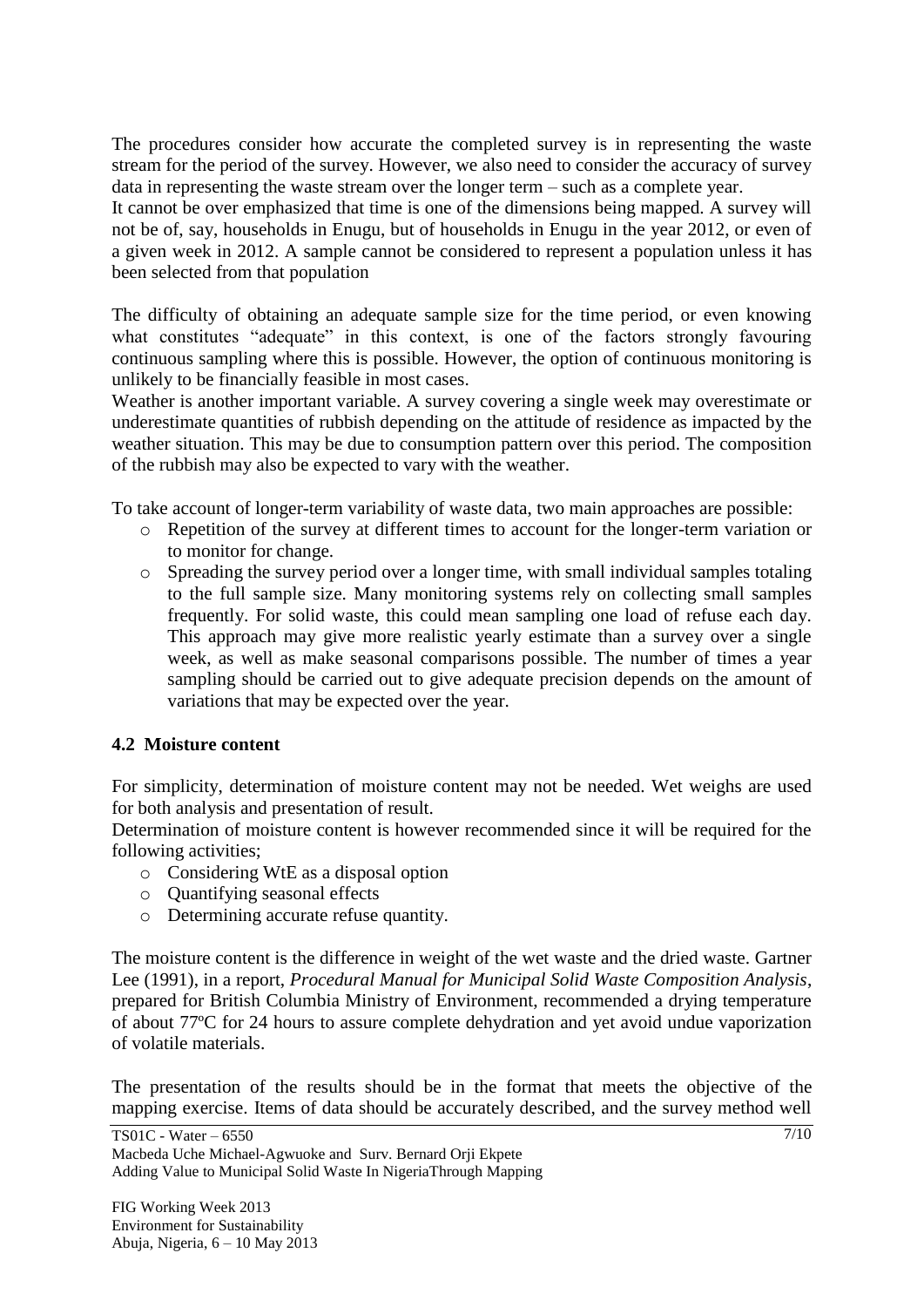documented.

## **5. PROBLEMS AND SOLUTIONS**

The major problem that will be faced in realizing the objective of this exercise is funding. This is as a result of lack of political will from the politicians who are the decision makers. This is very visible in the management of waste in Nigeria. MSW management has not been given its pride of place in the governance process. But this clarion call can be the impetus to push the private sector into waste management. Private survey firms can go into public/private partnership with government to develop this database which will create the awareness on the volume and type of waste being generated in Nigeria.

Secondly, expert ideas to execute the mapping may be lacking in the country presently. This is because we have not seen reasons to carry out serious studies on waste. Recognizing that waste industry is worth billions of dollars if well managed, will create the interests in research and development from which the required expertise will emerge.

Thrower pay policy should be implemented to help in providing some of the required funding for waste management projects.

Covering the entire country is a big task. But having the courage to start the mapping is the first step towards the success.

#### **6. CONCLUSION**

Providing complete database of waste generation and composition trends in Nigeria, will open the waste sector for investments, creating jobs, preserve existing raw material, save foreign reserve in importation of raw materials and keep our environment clean. Therefore, we should consider it as a necessity and give it the urgent attention it deserves.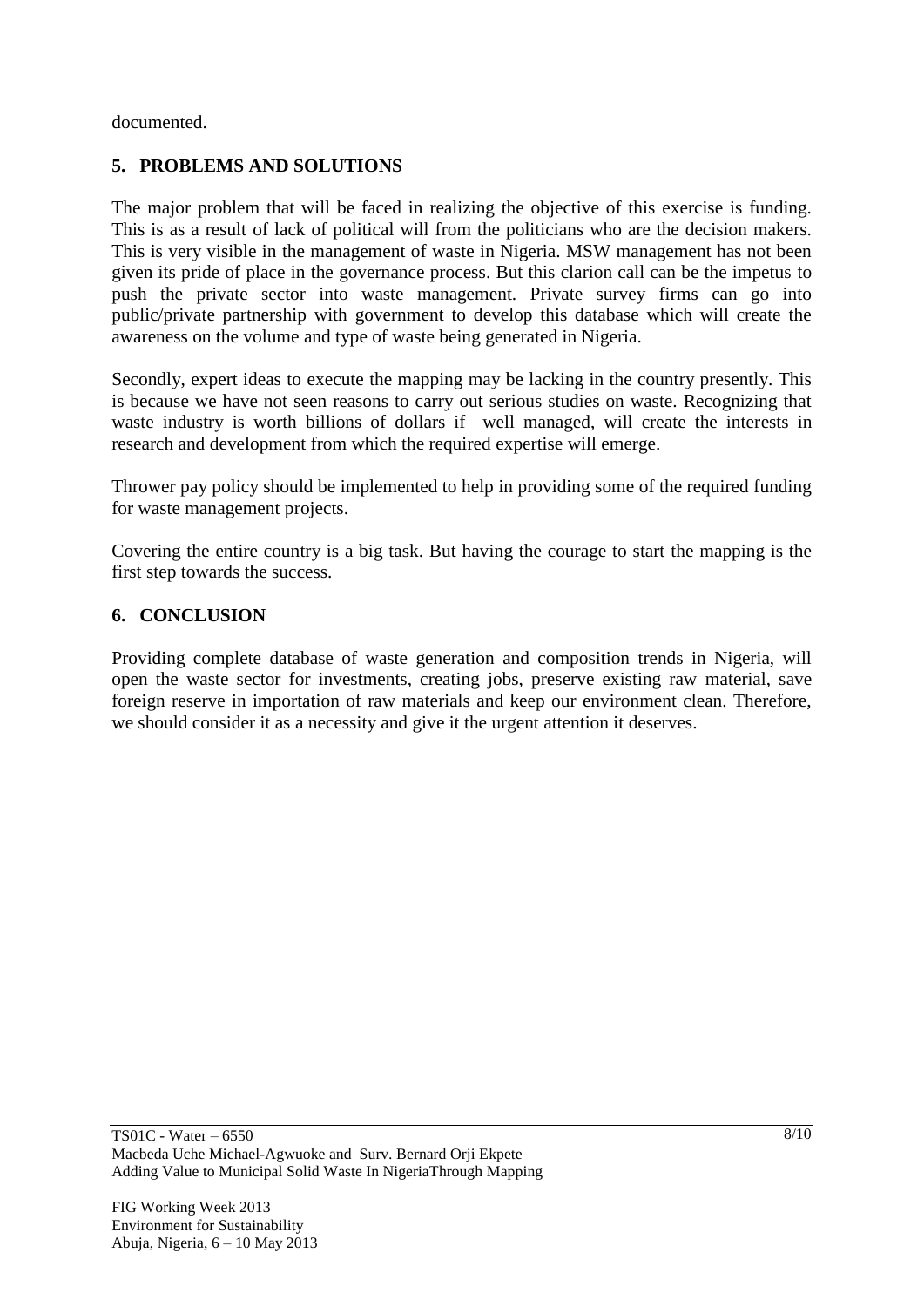#### **REFERENCES**

- Beck, I. R. W. (2001). *U.S. Recycling Economic Information Study: National Recycling Coalition INC.* . Retrieved from http://www.epa.gov/osw/conserve/rrr/rmd/reirw/pdf/n\_report.pdf
- CEWEP. (n.d.). *What about the energy produced in waste-to-energy plants - is it renewable?*  . Retrieved 12 March, 2012, from http://www.cewep.eu/whatiswastetoenergy/wtefaq/471.What\_about\_the\_energy\_prod uced\_in\_Waste-to-Energy\_plants\_\_is\_it\_renewable.html
- European Union. (2006). *Directive 2006/12/EC of the European Parliament and of the Council of 5 April 2006 on waste*. Retrieved from http://eurlex.europa.eu/LexUriServ/LexUriServ.do?uri=CELEX:32006L0012:EN:NOT
- European Union. (2008). *Directive 2008/98/EC of the European Parliament and of the Council of 19 November 2008 on waste and repealing certain Directives*. Retrieved from http://eur-

lex.europa.eu/LexUriServ/LexUriServ.do?uri=OJ:L:2008:312:0003:0030:EN:PDF

- Gartner Lee. (1991). *Procedural Manual for Municipal for Solid Waste Composition Analysis* (GL 90-738): Prepared for British Columbia Ministry of Environment, Gartner Lee Limited. April.
- Michael-Agwuoke, M. U. (2012). *Is waste-to-energy changing the definition of waste?* presented at the 3rd International chemical and environment conference ICEEC 2012, Kuala Lumpur, Malaysia, 21-23 December, 2012
- OECD. (2003). *Glossary of Statistical Terms: Waste*. Retrieved 23 July, 2012, from http://stats.oecd.org/glossary/detail.asp?ID=2896
- Populationlabs.com. (2011). *Nigeria Population Map*. Retrieved 17 March, 2013, from www.populationlabs.com/Nigeria\_Population.asp
- UN Statistics Division. (2011, March 2011). *Environmental Indicators: Waste*. Retrieved 24 February, 2012, from http://unstats.un.org/unsd/environment/wastetreatment.htm
- UNEP. (2004). *Vital waste graphics*. Retrieved 20 August, 2012, from http://www.grida.no/publications/vg/wast
- Zero Waste America. (n.d.). *What is waste?* . Retrieved 23 May, 2012, from http://www.zerowasteamerica.org/WhatIsWaste.htm

TS01C - Water – 6550